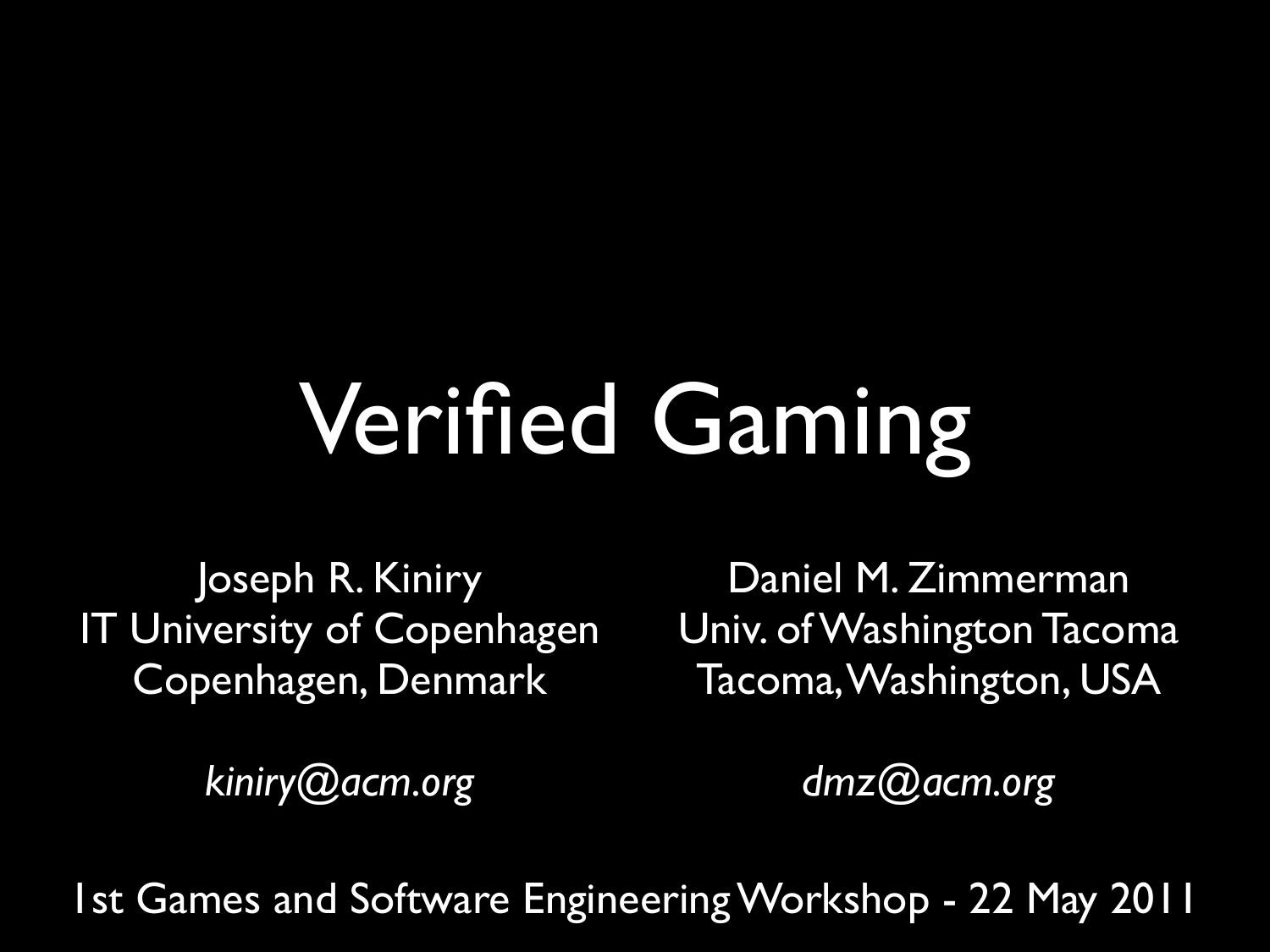#### Our Assumptions

\* formal methods play a critical role in the development of reliable software systems

\* students in programming courses tend to run away screaming when confronted directly with the associated mathematics

\* game-related projects are excellent motivators for students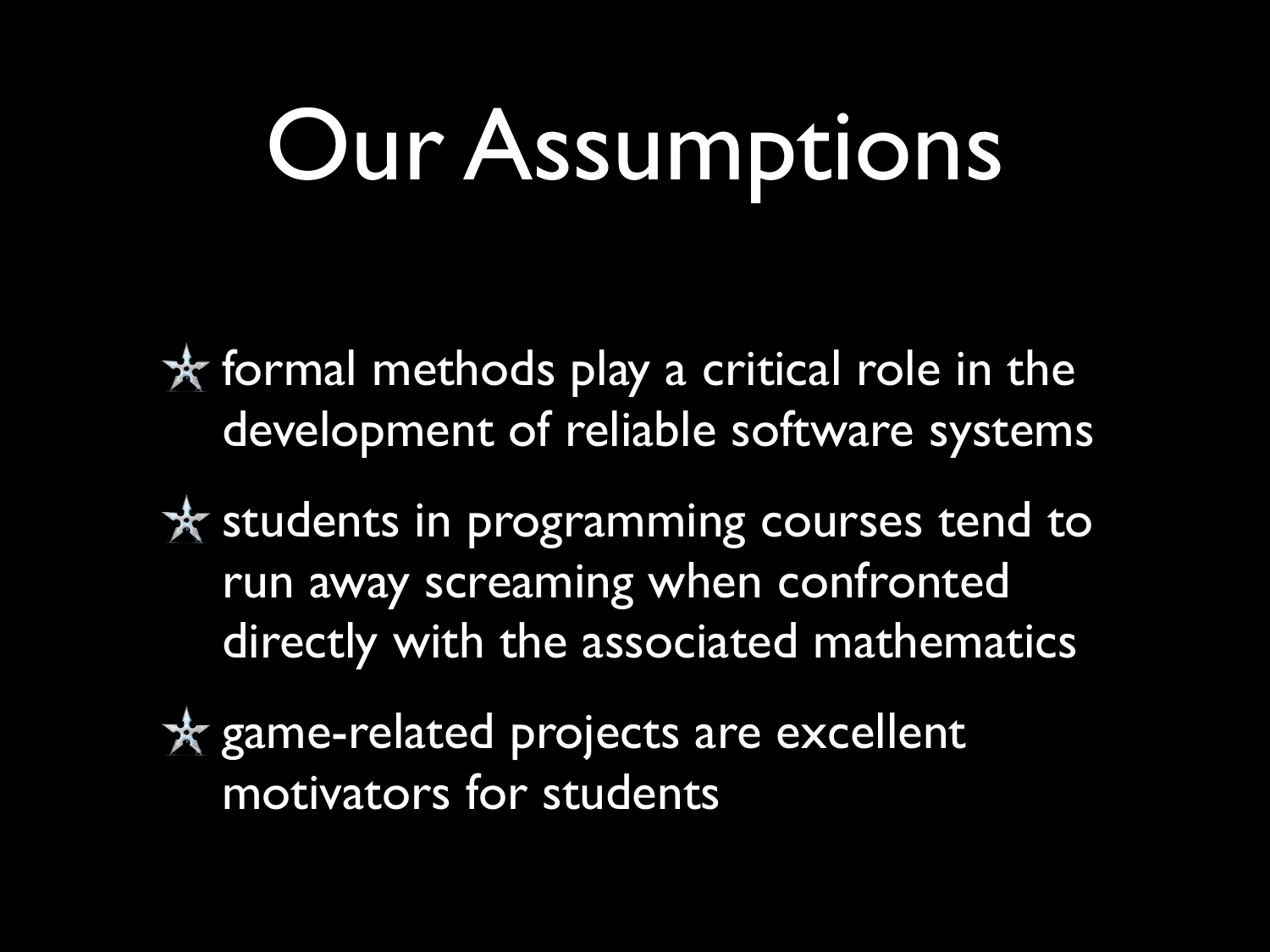#### The Core Ideas

 $*$  if students successfully implement a game using a formal methods-rich process, they will have fun and also learn to appreciate formal methods

\* since games exhibit complex behavior relative to implementation size, this is an excellent way to exercise and improve our formal development tools and techniques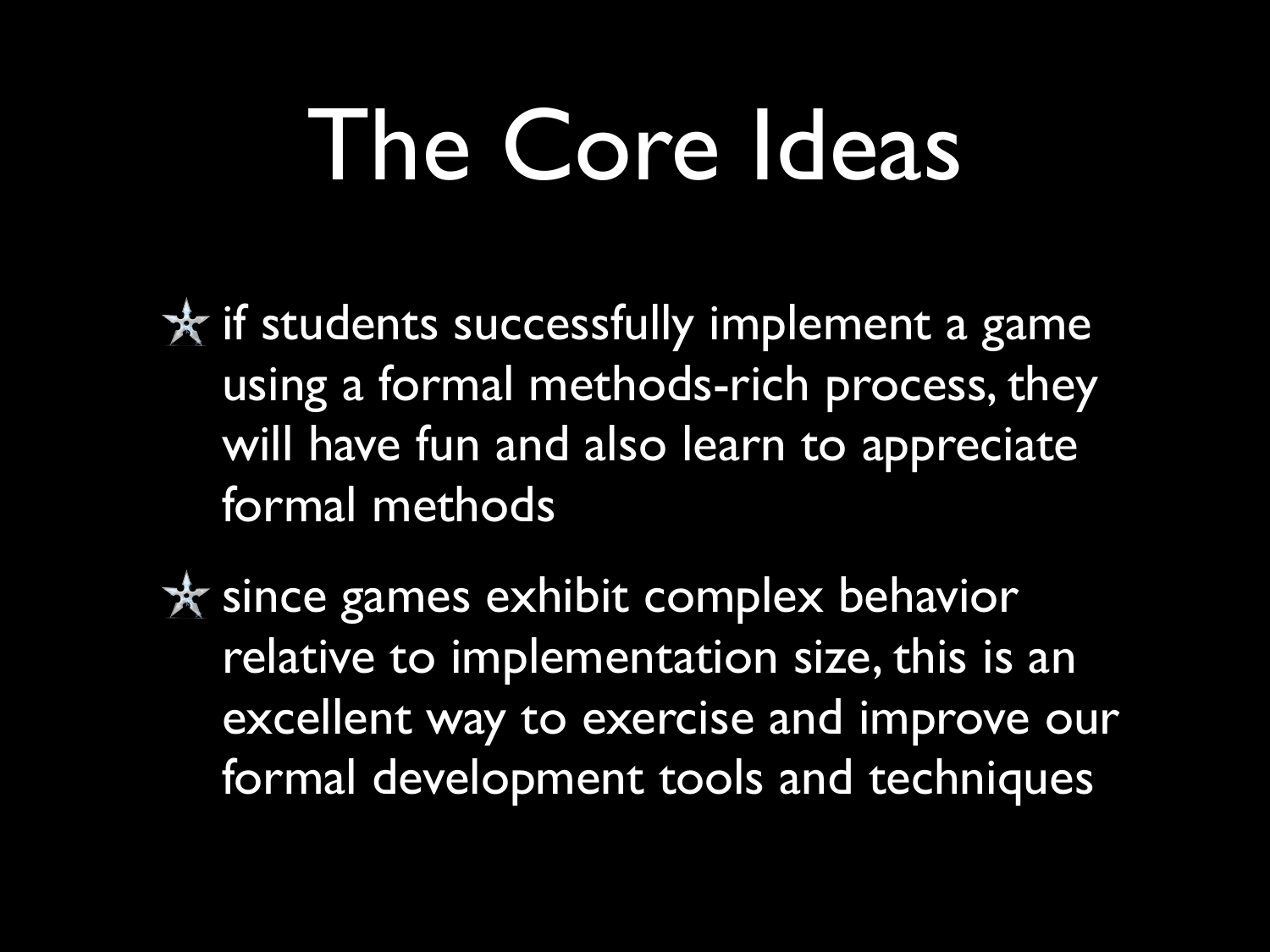#### A Related Idea

\* applying lightweight formal methods to real-world game development can have substantial benefits, since the cost of failure on game projects can be quite high

\* we are pursuing work along these lines, but so far we have focused more on the benefits games can provide for formal methods development than vice-versa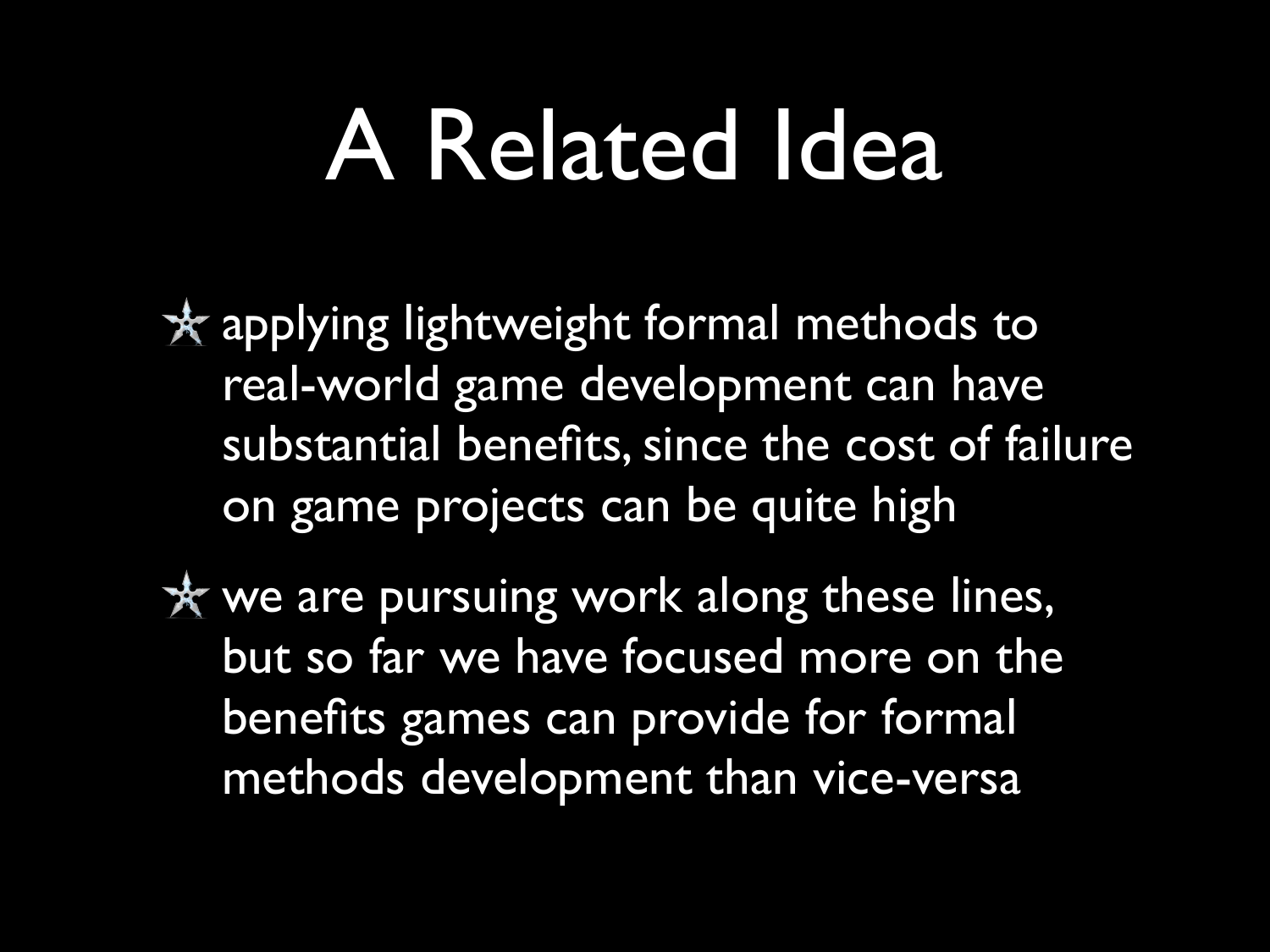# Achieving Verified Gaming in Courses

*secret ninja formal methods* – a formal development process that doesn't frighten students away

*running systems as specifications* – existing games as the basis for class projects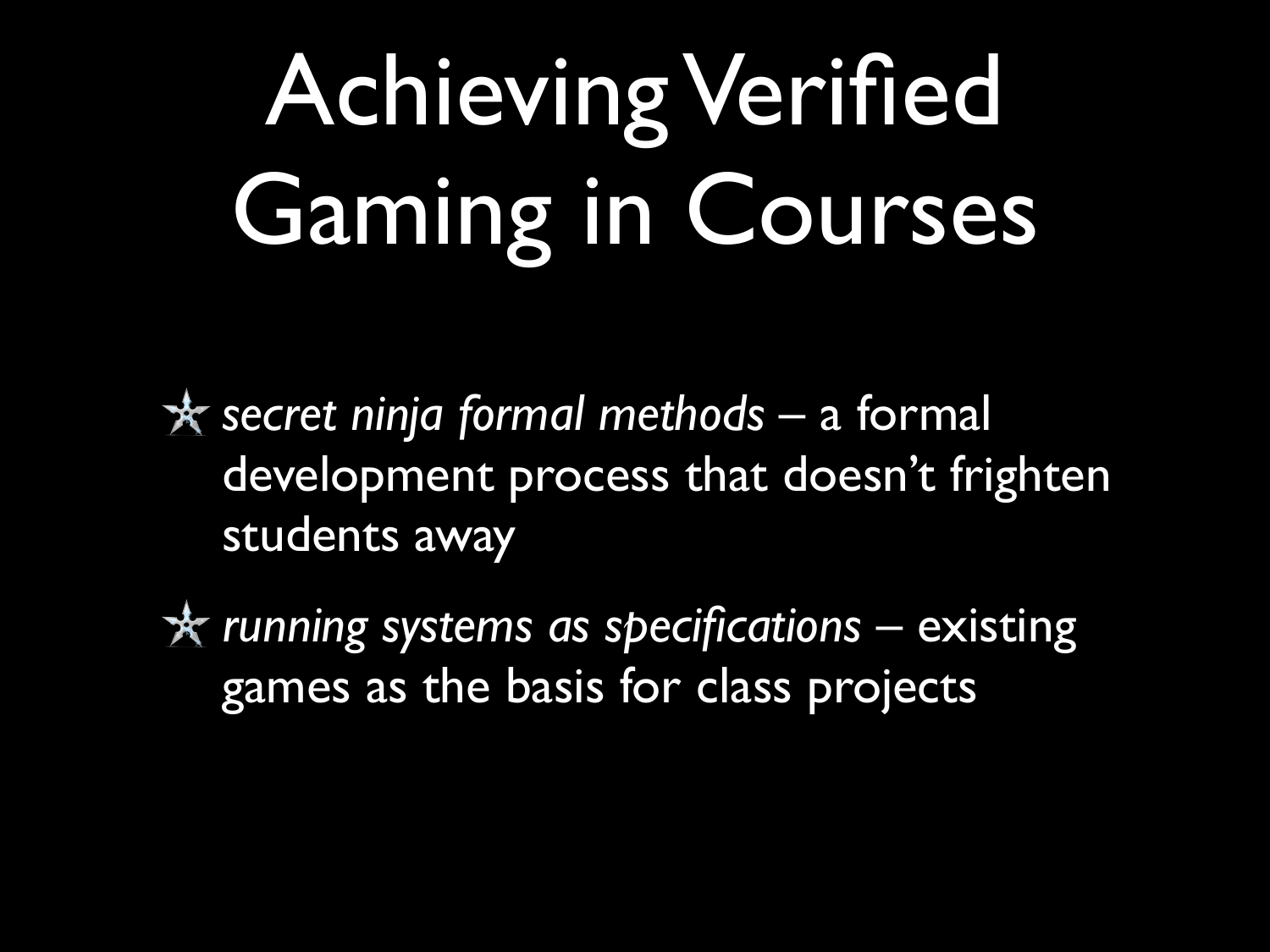#### Secret Ninja Formal Methods

\* we incorporate formal methods into the development process with *minimal new notation* – i.e., *stealth mathematics*

our students know *English* and *Java*, so we use them for *informal* and *formal* specifications (all in a formal framework)

we *align learning with engineering* by coupling assessment with tool feedback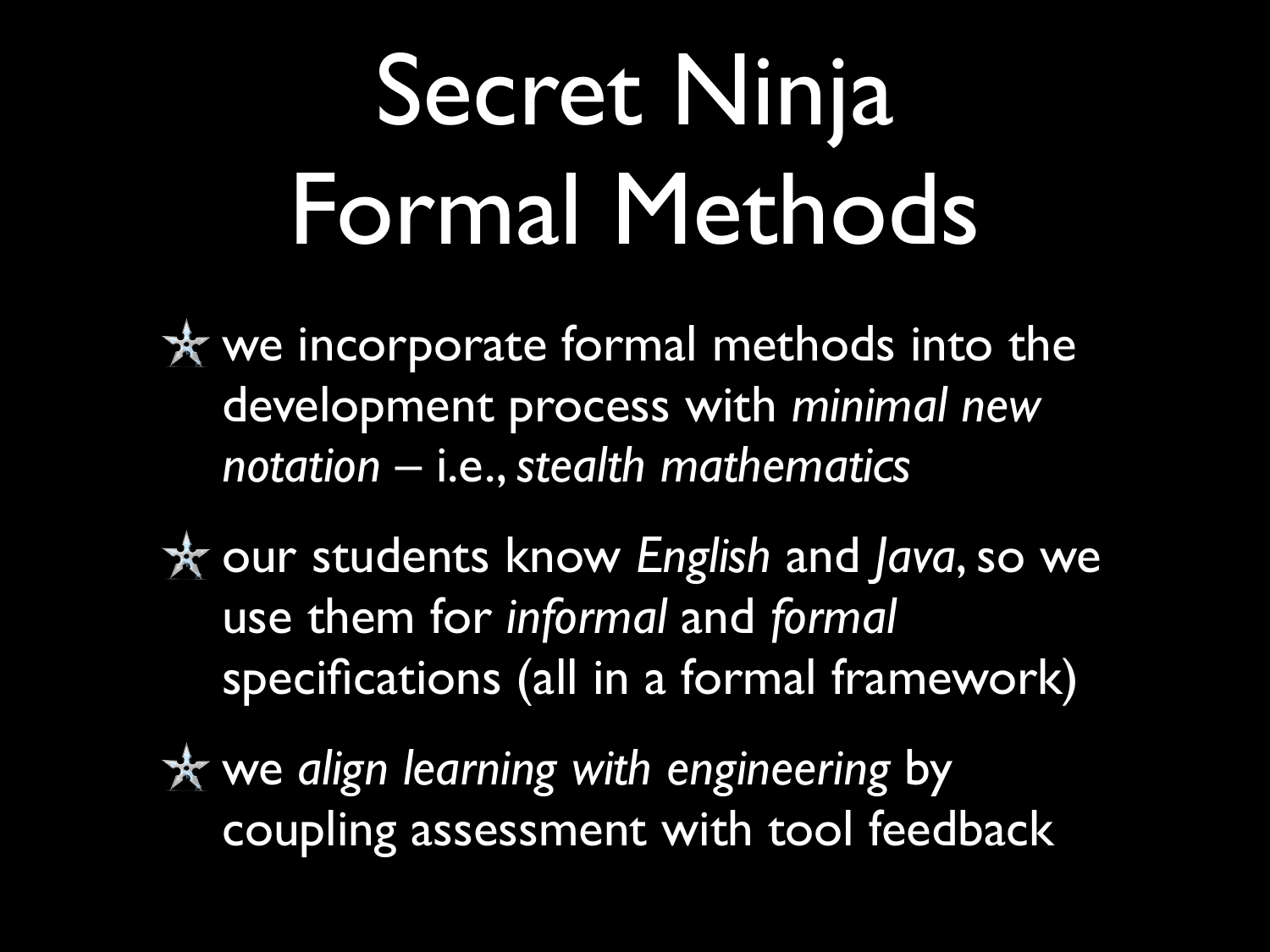# Secret Ninja Process

multiple stages, all *reversible*

\* analysis and design in structured English (informal BON)

\* refinement to implementation skeletons with assertions (JML, looks like Java)

\*\* "filling in the blanks"

\* continuous static checking and automated testing throughout development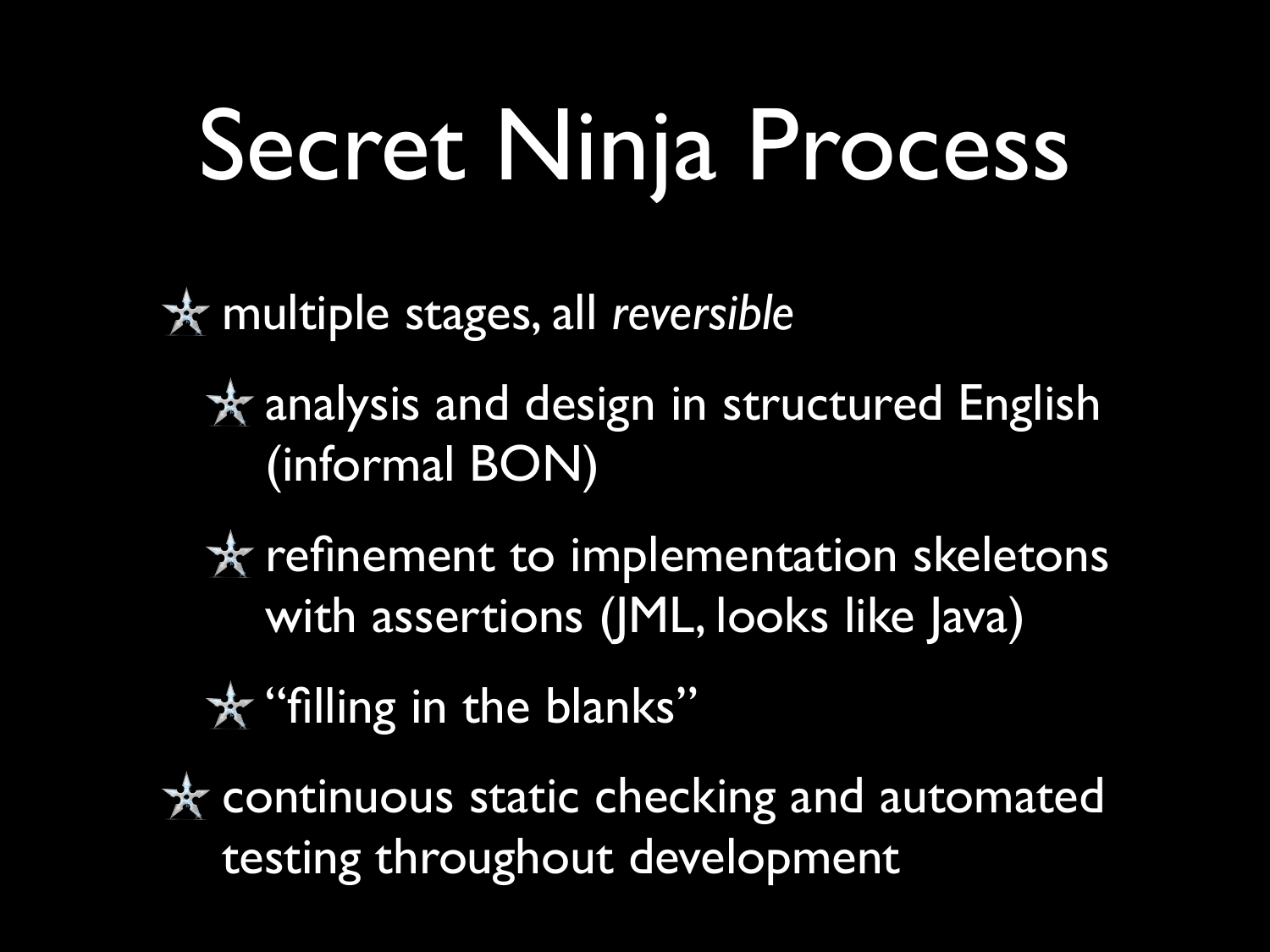# Concept Analysis

- agree upon the (domain) concepts
	- \* Weapon, Shuriken, Point, Velocity, Enemy
- \* define each with a simple English statement
	- \* Shuriken "a weapon in the form of a star"
- identify all *is-a* and *has-a* relations
	- Shuriken *is-a* Weapon
	- Shuriken *has-a* Point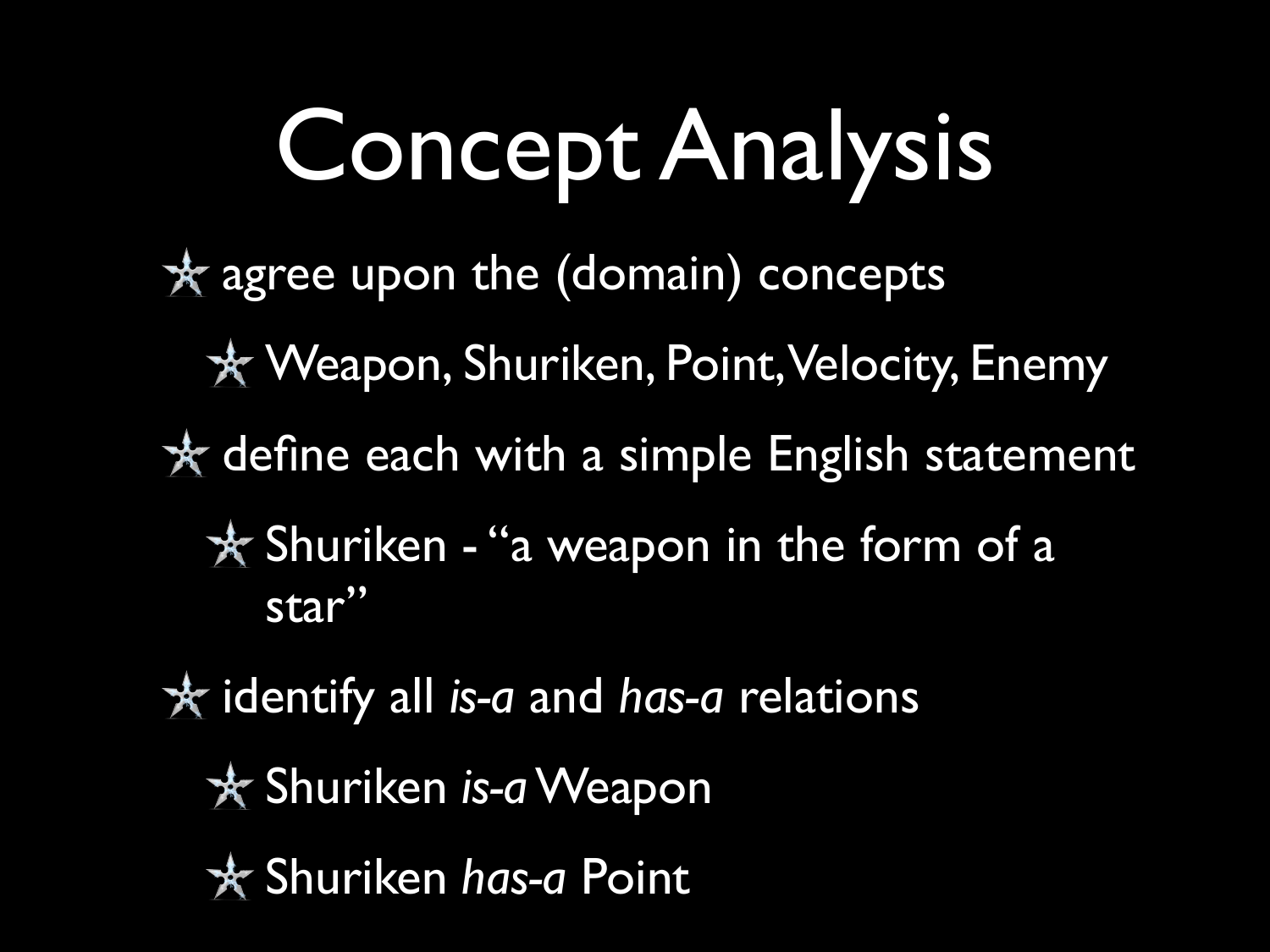# Describe Concepts

 $*$  identify queries, commands, and constraints \* Shuriken...

- \* How many points do you have?
- \* Fly toward that enemy!
- \* You must have at least three points.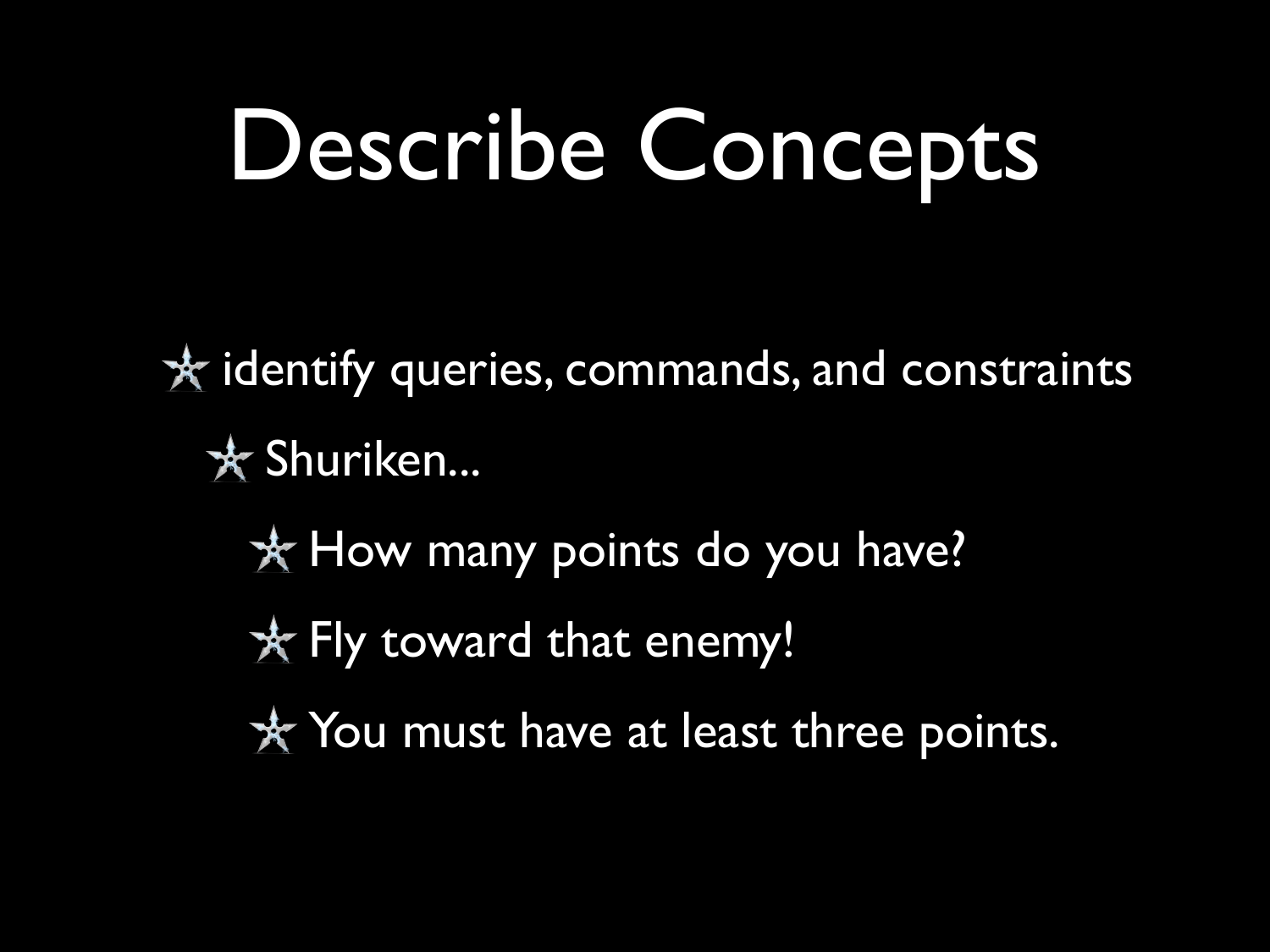# Capture Specs in BON

**class\_chart SHURIKEN inherit WEAPON indexing author: "Secret Ninjas" description "a weapon in the form of a star" query "How many points do you have?" command "Fly toward that enemy!" constraint "You must have at least three points." end**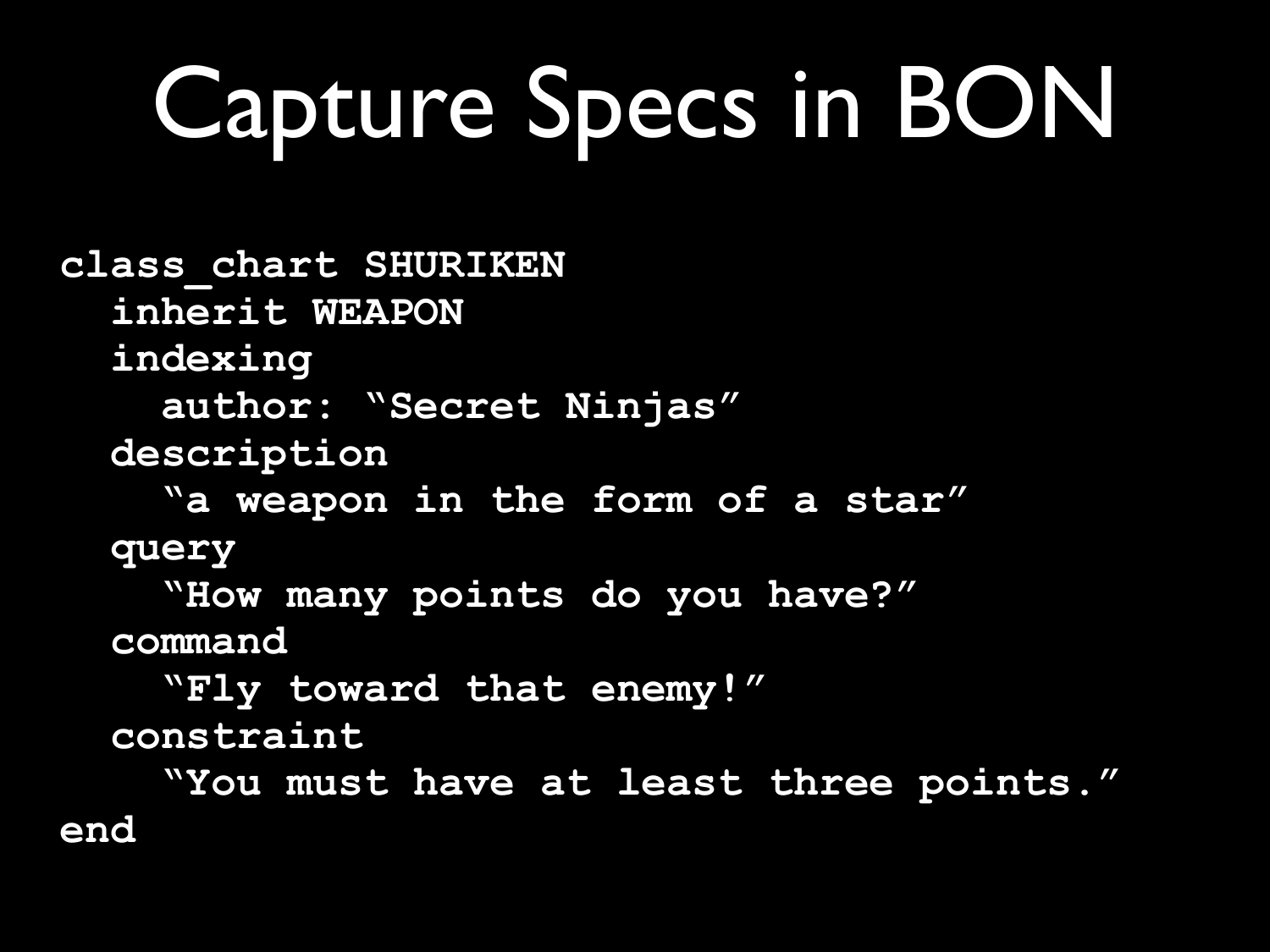# Refine Informal BON into Documented Types

```
/**
 * A weapon in the form of a star.
  *
 * @author Secret Ninjas
 */
class Shuriken extends Weapon {
   /** How many points do you have? */
   /** Fly toward that enemy! */
   /** You must have at least three points. */
```
**}**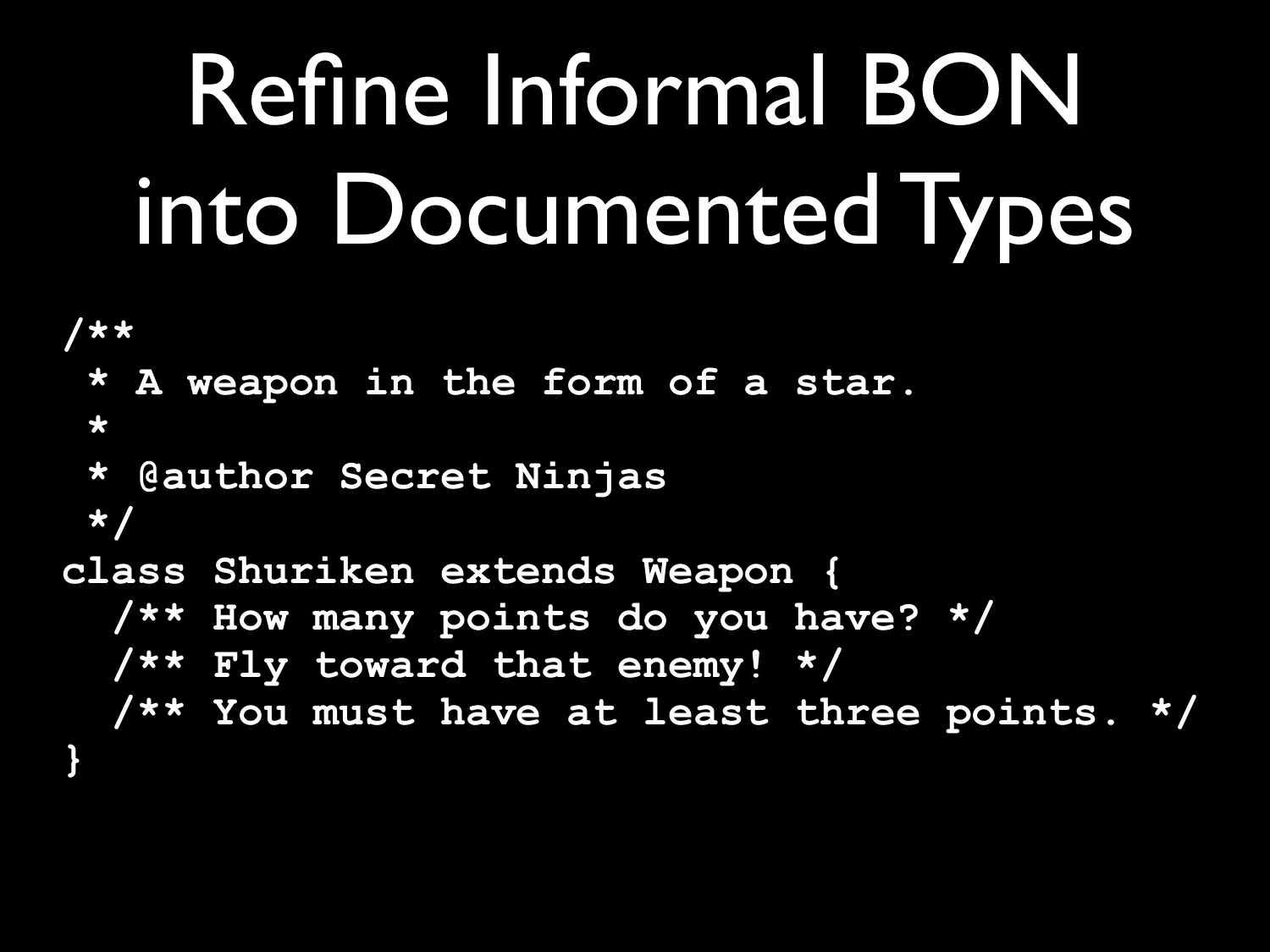#### Introduce Signatures

```
/**
  * A weapon in the form of a star.
  *
  * @author Secret Ninjas
  */
class Shuriken extends Weapon {
  /** How many points do you have? */
   byte points();
```
 **/\*\* Fly toward that enemy! \*/ void attack(Enemy the\_enemy);**

**}**

 **/\*\* You must have at least three points. \*/**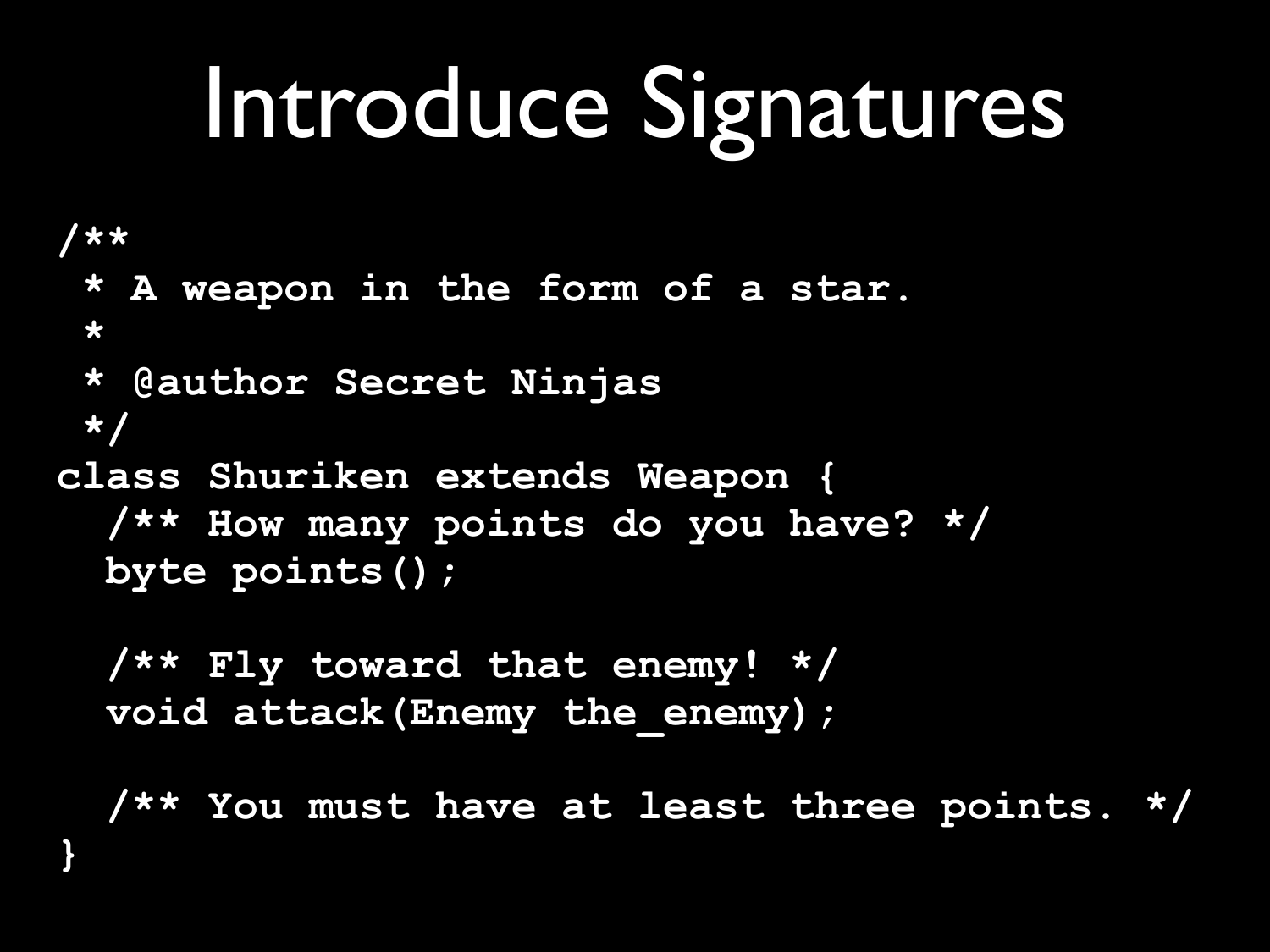Specs

```
/**
 * A weapon in the form of a star.
  *
  * @author Secret Ninjas
 */
class Shuriken extends Weapon {
   /** How many points do you have? */
   /*@ pure */ byte points();
   /** Fly toward that enemy! */
   //@ ensures the_enemy.slain();
   void attack(/*@ non_null */ Enemy the_enemy);
```
 **/\*\* You must have at least three points. \*/ //@ invariant 3 <= points();**

**}**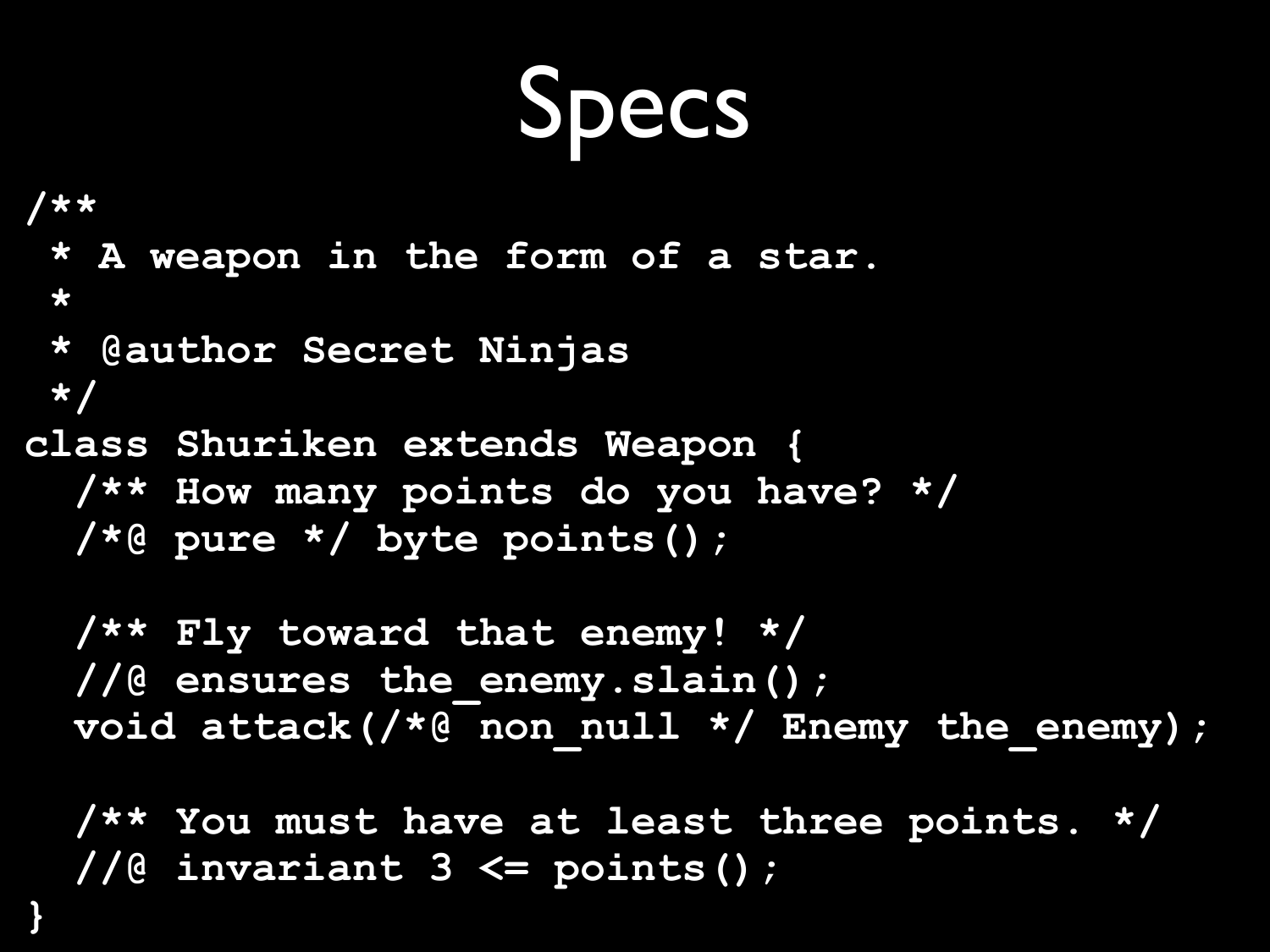#### Running Systems as Specifications

\* students pick, or are given, a classic game to replicate

they then (exhaustively!) play the *original* game in an emulator like MAME or VICE

\* the goal: discover how the game works (rules, constraints, balance, bugs, ...), generate an O–O analysis and design, and implement it in a high-level language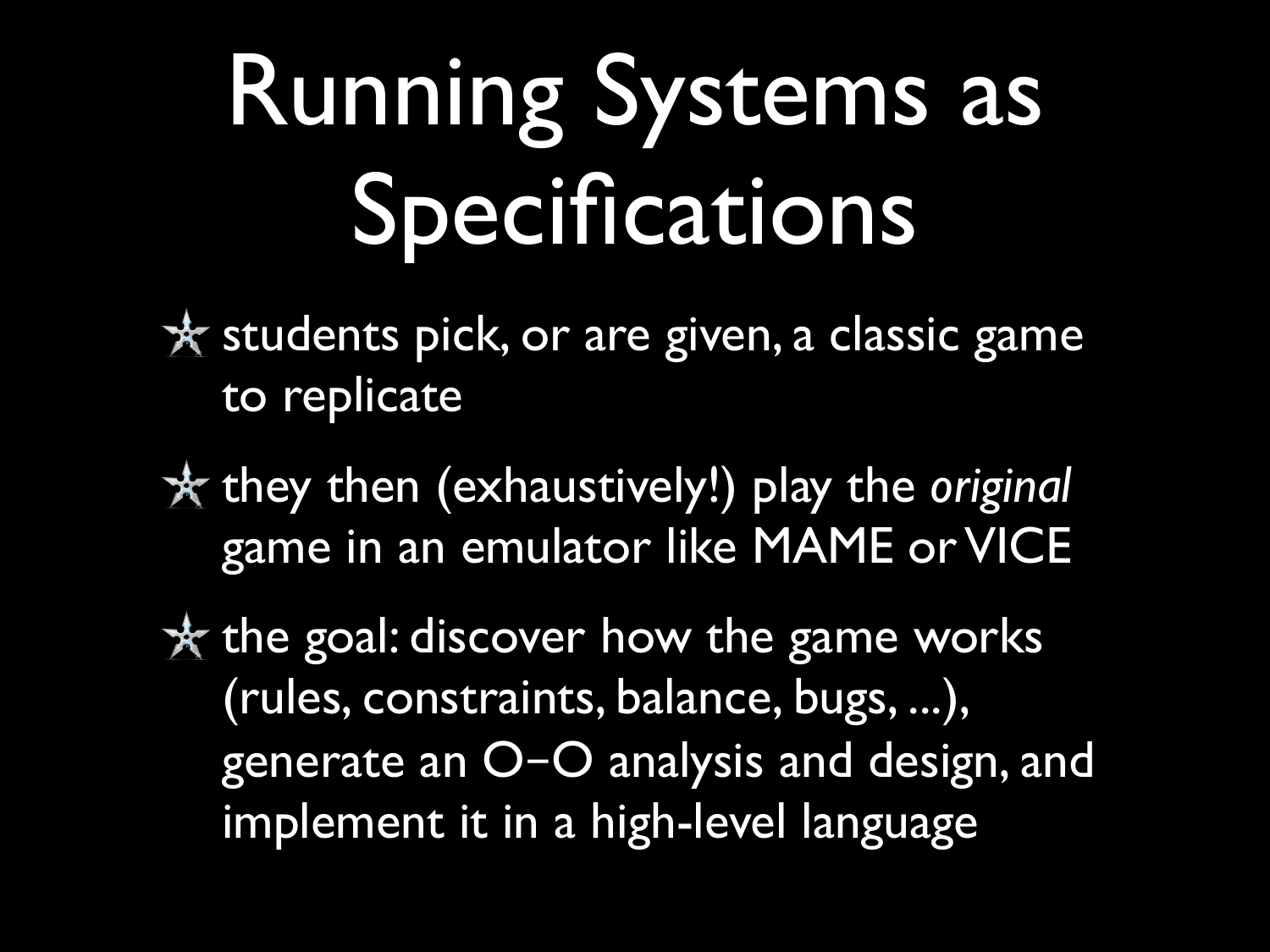#### Running Systems as Specifications

\* why have students implement games that already exist, rather than design their own?

\* they can focus on software engineering concepts rather than on game design

\* they can see issues of resource utilization, performance, etc. first-hand – classic games are extremely impressive despite minimal computing resources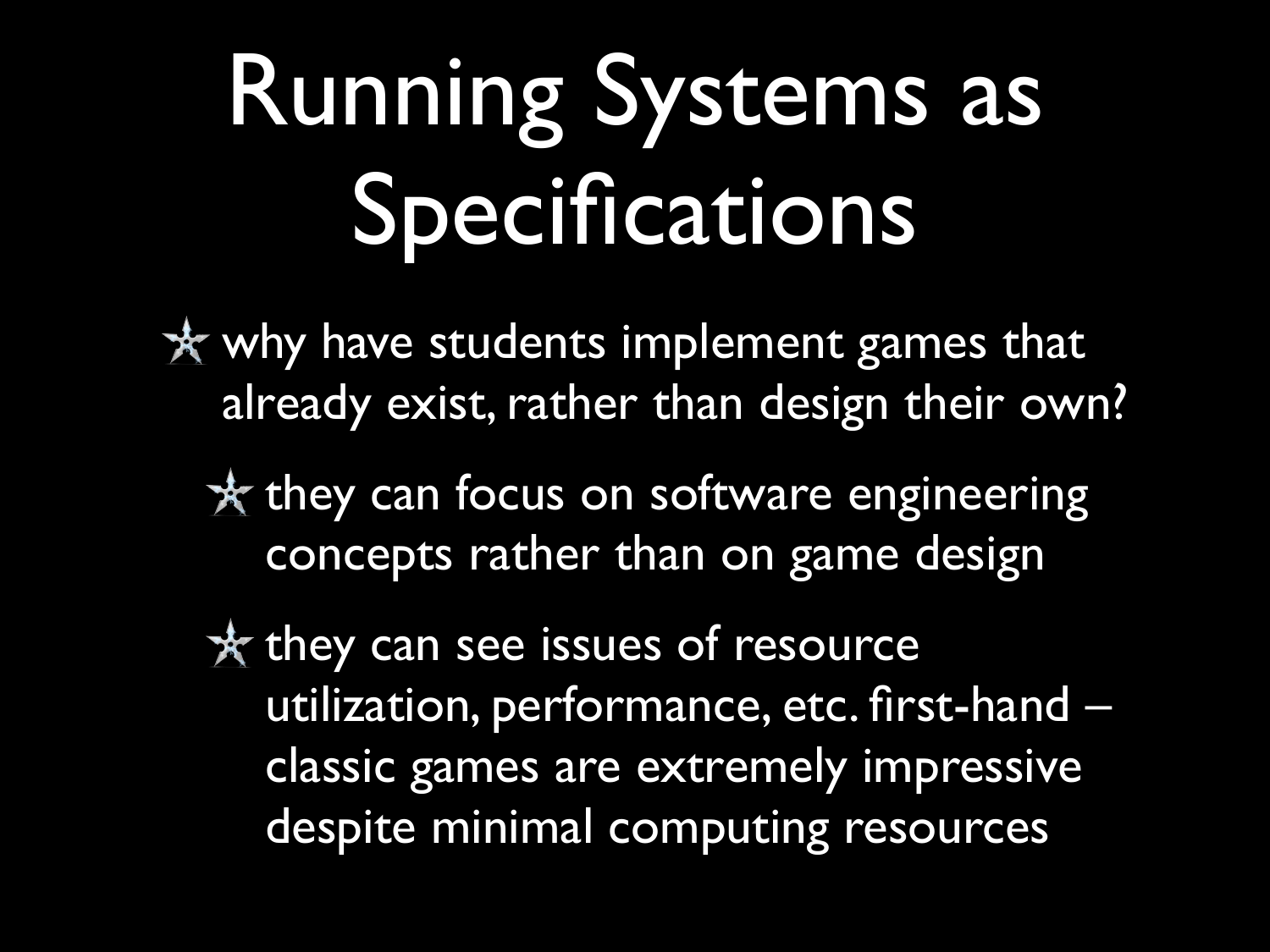# Example

one class project used *[Thrust](http://en.wikipedia.org/wiki/Thrust_(video_game))*, a C=64 game where the player pilots a ship in a cave to pick up pods and fly them into space

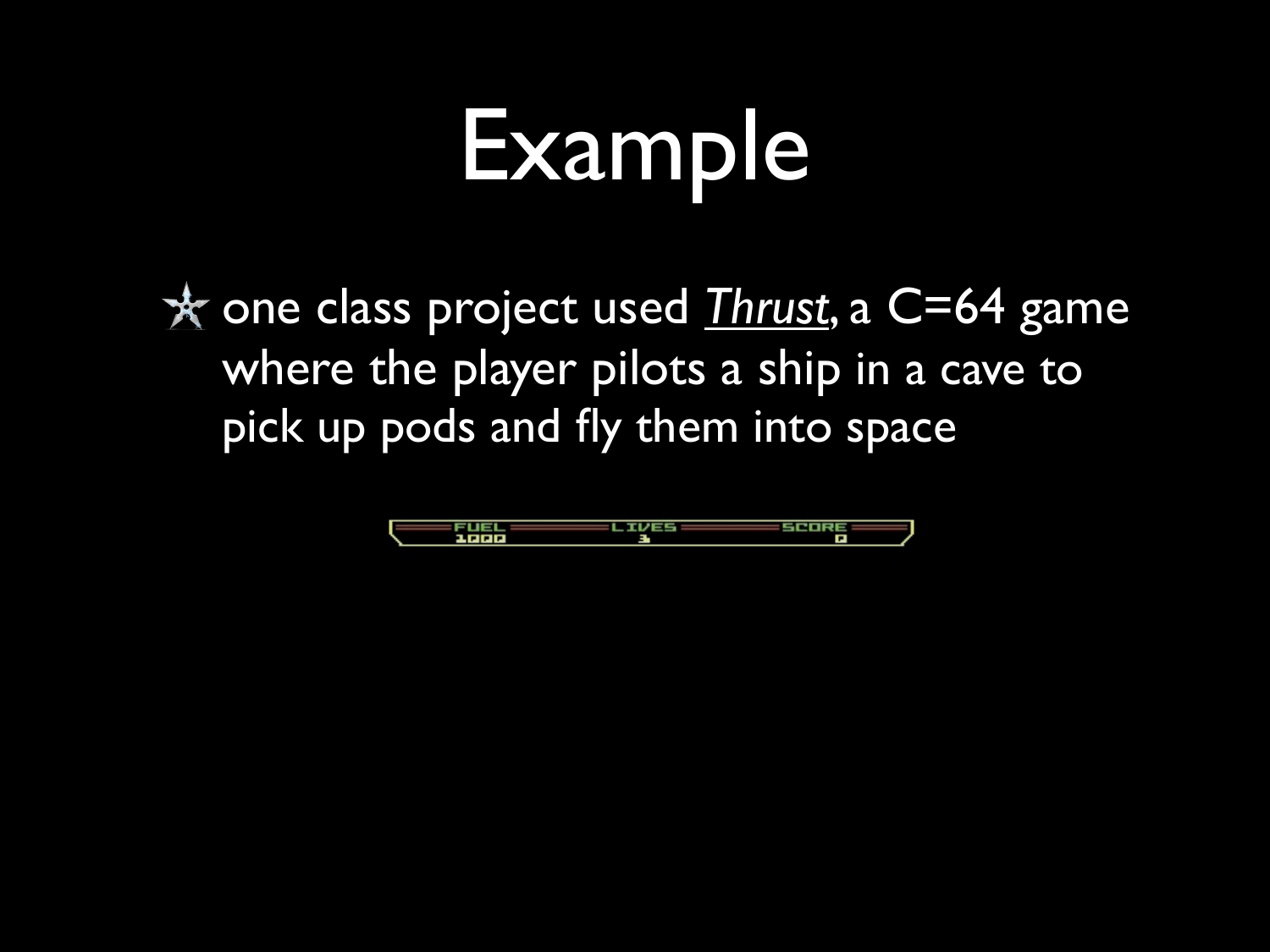# Example

\* there are a number of different entities in the game

 $*$  the ship is subject to gravity and inertia, so physics comes into play

\* [BON charts](http://www.verifiedgaming.org/thrust-bon.html)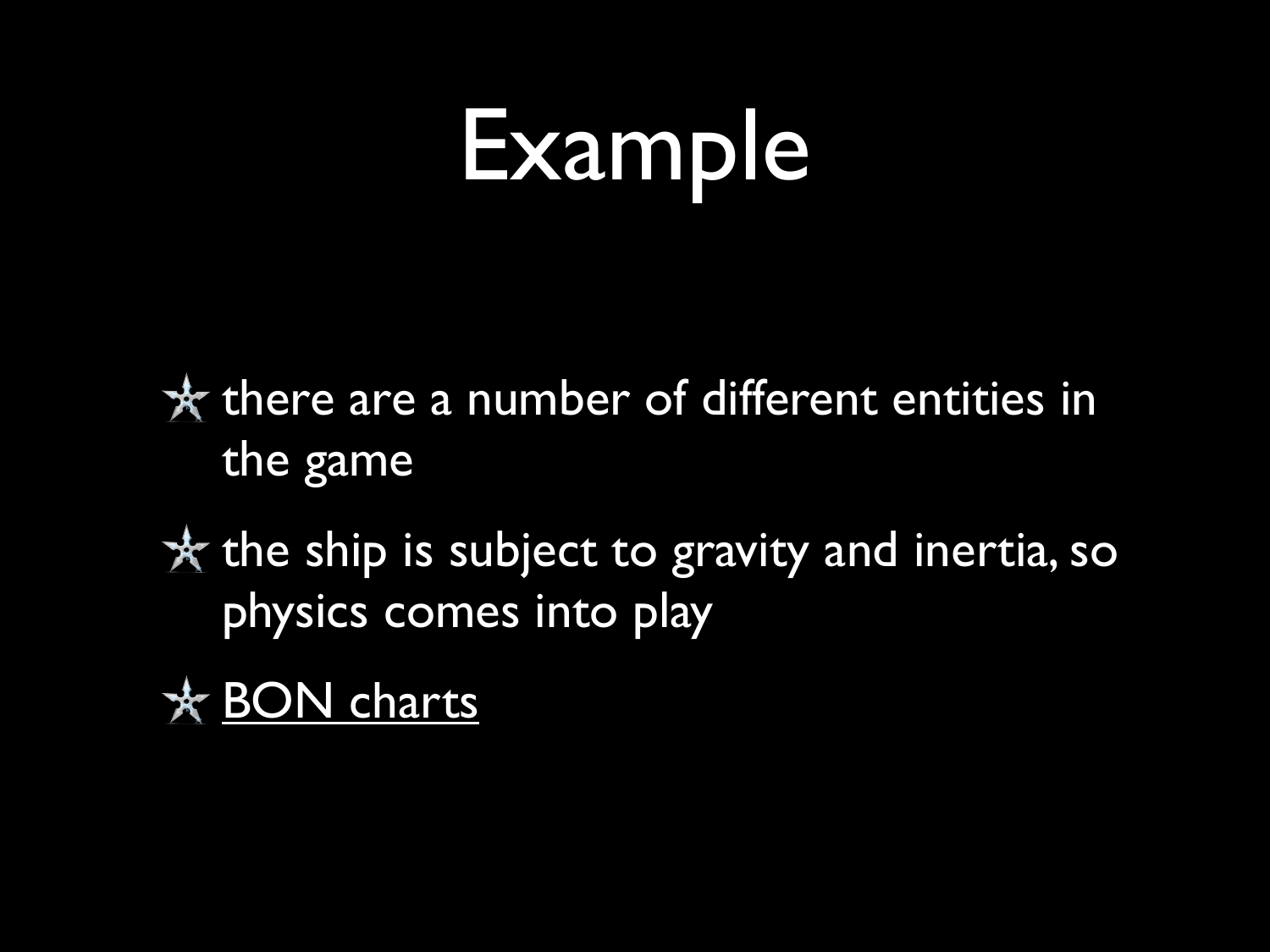#### Results

\* students are generally excited about the courses in which we use this technique

\* the resulting games are mostly reasonable reimplementations, though they aren't always completely finished within an academic quarter/semester

\* we've had some success with validation and verification of game event loops and rendering ("Verified Pong" MSc project)